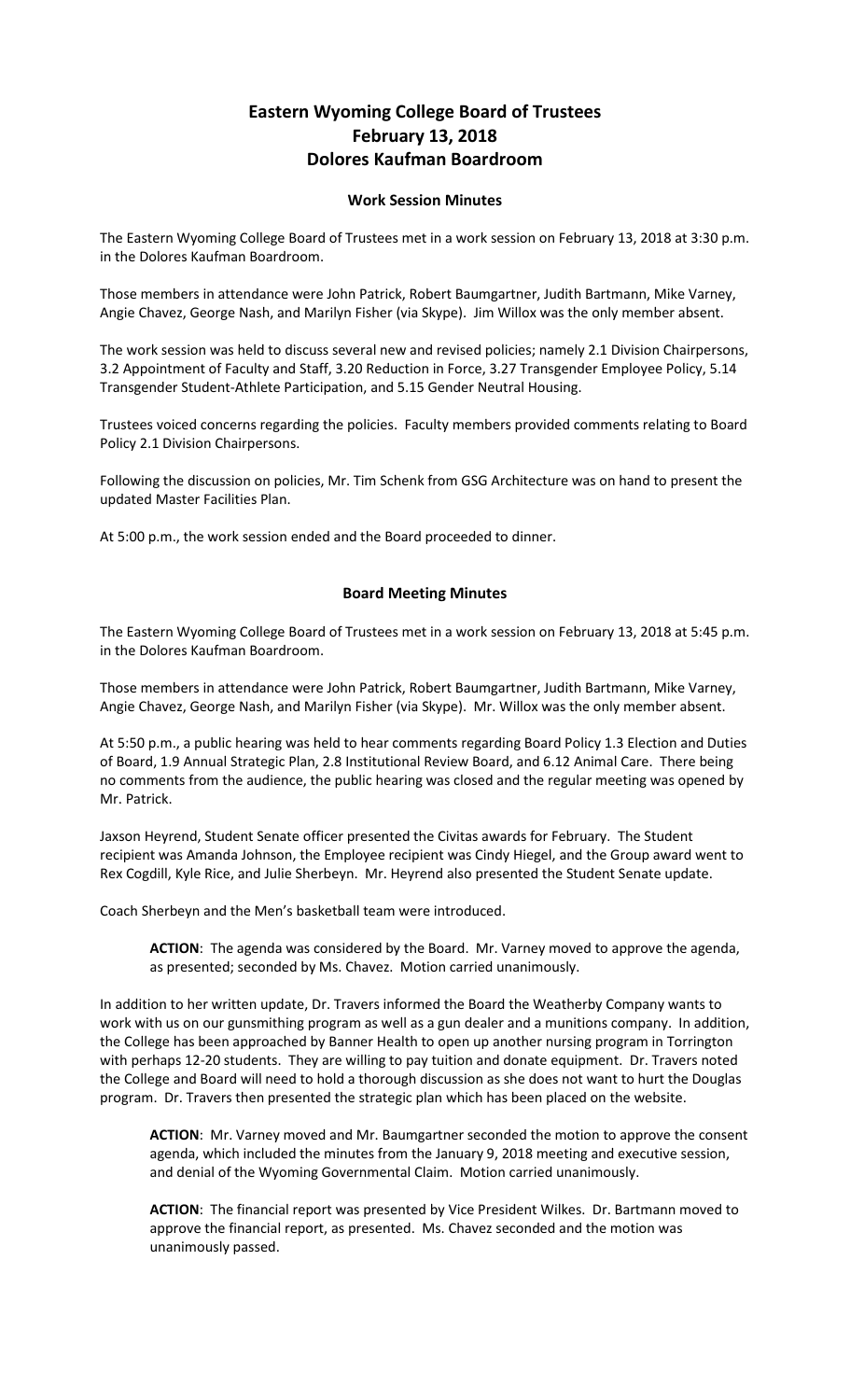**ACTION**: The final reading was held for Board Policy 1.3 Election and Duties of Board. No comments were received during the public hearing. Mr. Baumgartner moved and Dr. Bartmann seconded the motion to approve on final reading Board Policy 1.3 Election and Duties of Board, as presented. Motion carried unanimously.

**ACTION**: The Board was requested to approve on final reading Board Policy 1.9 Annual Strategic Plan. No comments were offered at the public hearing. A motion was made by Ms. Chavez and seconded by Mr. Varney to approve on final reading the revisions to Board Policy 1.9 Annual Strategic Plan. Motion was unanimously passed.

**ACTION**: The revisions to Board Policy 2.8 Institutional Review Board was brought before the Trustees on final reading. Mr. Varney moved to approve on final reading the revisions to Board Policy 2.8 Institutional Review Board, as presented. Ms. Fisher seconded and the motion was unanimously passed.

**ACTION**: The final reading for the revisions to Board Policy 6.12 Animal Care was brought before the Board for approval. No comments were provided during the public hearing. Mr. Baumgartner moved to approve on final reading the revisions to Board Policy 6.12 Animal Care. Seconded by Dr. Bartmann and unanimously passed.

**ACTION**: The update of the Master Plan was presented during the work session. Ms. Chavez moved to accept the updated Master Plan, as presented. Dr. Bartmann seconded. Motion carried unanimously.

**ACTION**: The first reading of Board Policy 2.1 Division Chairpersons was brought before the Trustees for consideration. Mr. Varney proposed tabling all of the policies and direct the chairman to appoint a Policy and Procedures Committee to be charged with developing, reviewing, and revising all policies and procedures with the exception of any policies and procedures reserved, developed or revised by the Board of Trustees. A discussion ensued regarding whether to table the policy under consideration. Trustees discussed their ability to make changes once a policy is approved on first reading. Mr. Evans suggested changes be made at the final reading. Following the discussion, Mr. Varney moved to table all policies except Board Policy 2.1 for one meeting. Seconded. Motion carried unanimously.

**ACTION**: Mr. Varney moved to approve Board Policy 2.1 Division Chairpersons on first reading; seconded by Mr. Baumgartner. Motion carried unanimously.

Updates were provided by Institutional Development, Staff Alliance, Student Services, Academic Services, Faculty Senate, and Human Resources as well as an update on construction projects was presented.

Mr. Humphrey provided the One Day and Ten Day Spring 2018 On-Campus enrollment comparison summaries. The Spring 2018 1 day headcount decreased by 32 compared with Spring 2017. Full-Time enrollment decreased by 18 students (-4.8%) and Part-Time enrollment decreased by 14 students (8.1%). The One Day headcount for Outreach decreased by 22 students (-31.9%), Douglas decreased by 6 students (-7.4%), and Goshen County decreased by 4 students (-1.0%). The One Day FTE for Outreach decreased by 17.83 FTE (-42.7%), Douglas decreased by 11.92 FTE (-19.3%), and Goshen County increased by 6.75 FTE (1.4%).

The Spring 2018 Ten Day headcount decreased by 44 (-7.8%). Full-Time enrollment decreased by 18 students (-4.7%) and Part-Time enrollment decreased by 26 students (-14.2%).The Ten Day headcount for Outreach decreased by 24 students (-34.3%), Douglas decreased by 3 students (-3.8%), and Goshen County by 17 students (-4.1%). The Ten Day FTE for Outreach decreased by 18.2 FTE (-43.9%), Douglas decreased by 11 FTE (-18.2%), and Goshen County by 4.05 FTE (-0.8%).

Mr. Humphrey shared the overall Enrollment as of February 4, 2018 (excluding audited students) compared to February 4, 2017 showed an increase of 197 students (2/4/18 to 2/4/17) and 1,549 credits (2/4/18 to 2/4/17).

The Board of Trustees were provided with the latest Administrative Rule revisions; namely, 3.6.2 Witness/Jury Duty and 6.7.1 Vehicle Use.

The Trustees were reminded of the schedule for the WACCT Conference, Leadership Awards and Legislative Reception.